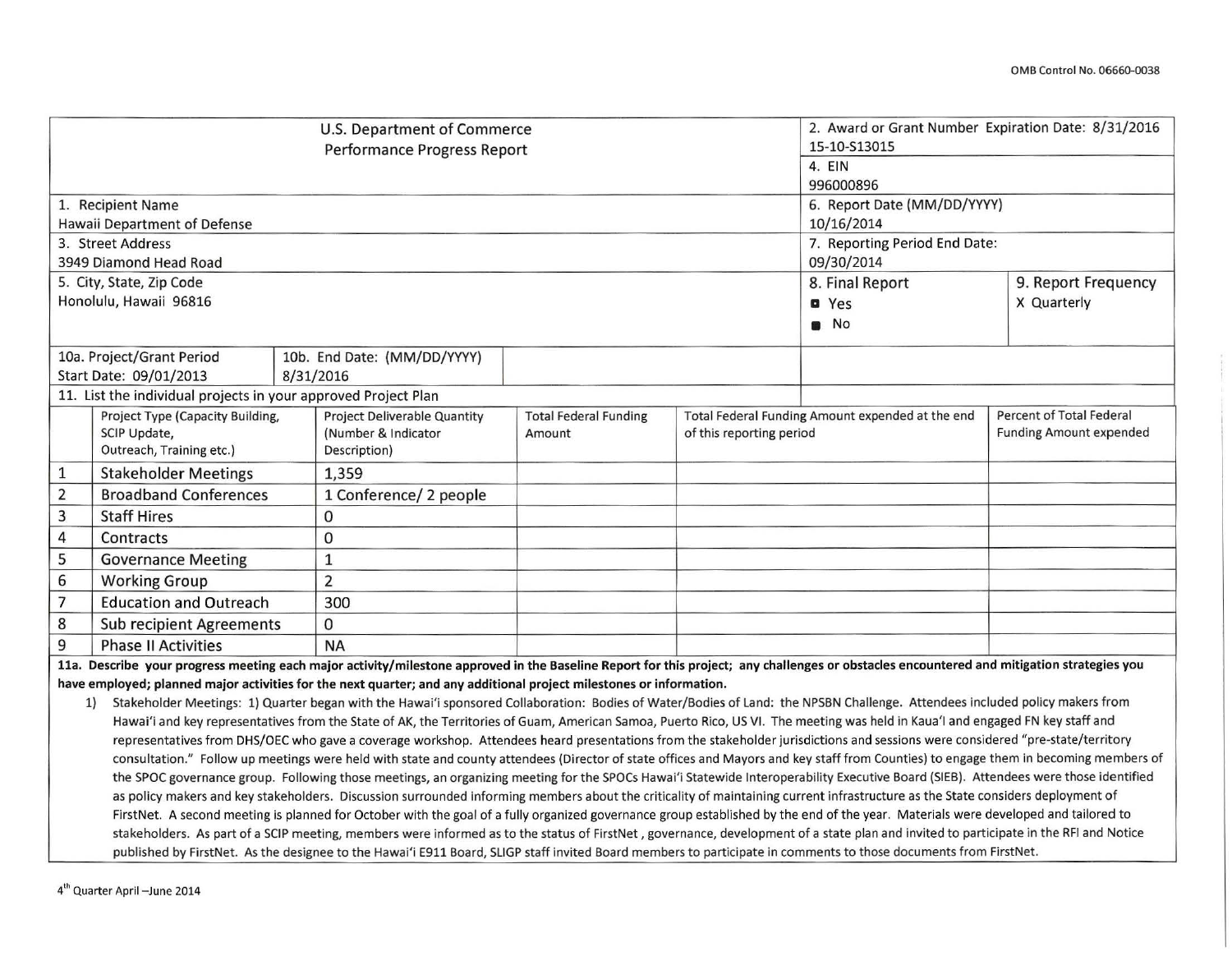Meetings: Collaboration, E911 Board meeting, City and Co. of Honolulu RPZ monthly meetings, SCIP meeting, Cyber-Security exercise with the University of Hawai'i, presentation at ICS training.

- 2) Outreach includes: E911 Board, Western States bi-monthly meetings; meetings with Early Builders Advisory Committee, HEPEC member agencies, State and Federal agencies, county agencies and stakeholder organizations; territory representatives and State of Alaska representatives as follow up to the July meeting-discussions included input for development of state/territory state plans and possible creation of a region; met with DCCA, State procurement, DLNR, office of the Governor and various executive branch agencies and county leadership.
- 3) Conferences: APCO/New Orleans: 2 people attended. SWIC networking, FirstNet updates and meetings with members of FN as follow up to Kaua'i meeting
- 4) FirstNet quarterly meeting: telephonic. This meeting was attended by SWIC and representative from OIMT.
- 5) Governance: Hawai'i leveraged the Kaua'i meeting as a means of pulling together a Statewide Interoperability Executive Board (SIEB). Extensive preparation through in-person meetings and telephone calls were done. The first meeting of the organizing group was held in September in the Governor's conference room. Draft by-laws and other documents were prepared for use; the SWIC made a presentation about FN and the SPOC tied the import of maintaining the State infrastructure so FN can be deployed successfully if the state opts in.

llb. If the project team anticipates requesting any changes to the approved Baseline Report in the next quarter, describe those below. Note that any substantive changes to the Baseline Report must be approved by the Department of Commerce before implementation.

Not at this time

llc. Provide any other information that would be useful to NTIA as it assesses this project's progress.

Work proceeds toward organizing a strong governance team to work with the SPOC. The challenge in this quarter will be the election and changes that may occur in membership.

12. Personnel

12a. If the project is not fully staffed, describe how any lock of staffing may impact the project's time line and when the project will be fully staffed.

The SWIC is the key staffer leading this effort. She is contributing 55% or more on the project.

|                           | No change                                |                                                |                  |                                          |                               | Job Title<br>FTE %<br>Project(s) Assigned |                          |                                                                                                                                                              |                                        |  |  |
|---------------------------|------------------------------------------|------------------------------------------------|------------------|------------------------------------------|-------------------------------|-------------------------------------------|--------------------------|--------------------------------------------------------------------------------------------------------------------------------------------------------------|----------------------------------------|--|--|
|                           |                                          |                                                |                  | Project Manager for the SLIGP activities |                               |                                           |                          |                                                                                                                                                              | Statewide Interoperability Coordinator |  |  |
|                           |                                          |                                                |                  | Remove Row                               | Add Row                       |                                           |                          |                                                                                                                                                              |                                        |  |  |
| Project and %<br>Assigned | <b>Total Matching Funds</b><br>Allocated | <b>Total Federal</b><br><b>Funds Allocated</b> | End<br>Date      | Start<br>Date                            | Contract<br>Executed<br>(Y/N) | RFP/RFQ<br>Issued<br>(Y/N)                | Type<br>(Vendor/Subrec.) | 13a. Subcontracts Table - Include all subcontractors. The totals from this table must equal the "Subcontracts Total" in Question 14f.<br>Subcontract Purpose | Name                                   |  |  |
| $\mathbf{0}$<br><b>NA</b> |                                          | $\Omega$                                       | $\mathbf{0}$     | As Required                              |                               | v                                         | Vendor                   | Legal Counsel                                                                                                                                                | <b>TBD</b>                             |  |  |
| $\mathbf{0}$<br>11.4%     |                                          | \$124,323                                      | <b>July 2016</b> | April 15, 2014                           | v                             | Y                                         | Vendor                   | Plan/Outreach<br>Development                                                                                                                                 | <b>SSFM</b>                            |  |  |
| $\mathbf{0}$<br><b>NA</b> |                                          | \$427,339                                      | TBD              | TBD                                      | N                             | N                                         | Vendor                   | Phase II Support                                                                                                                                             | <b>TBD</b>                             |  |  |
|                           |                                          |                                                |                  | Remove Row                               | Add Row                       |                                           |                          |                                                                                                                                                              |                                        |  |  |
|                           |                                          |                                                |                  |                                          |                               |                                           |                          |                                                                                                                                                              |                                        |  |  |
|                           |                                          |                                                |                  |                                          |                               |                                           |                          | 13b. Describe any challenges encountered with vendors and/or sub recipients.                                                                                 |                                        |  |  |
|                           |                                          |                                                |                  |                                          |                               |                                           |                          |                                                                                                                                                              |                                        |  |  |

the Attorney General's Office for the purpose of having counsel available for work related to FirstNet and SLIGP. The Contractor is engaged with the Hawaii SWIC for areas related to governance